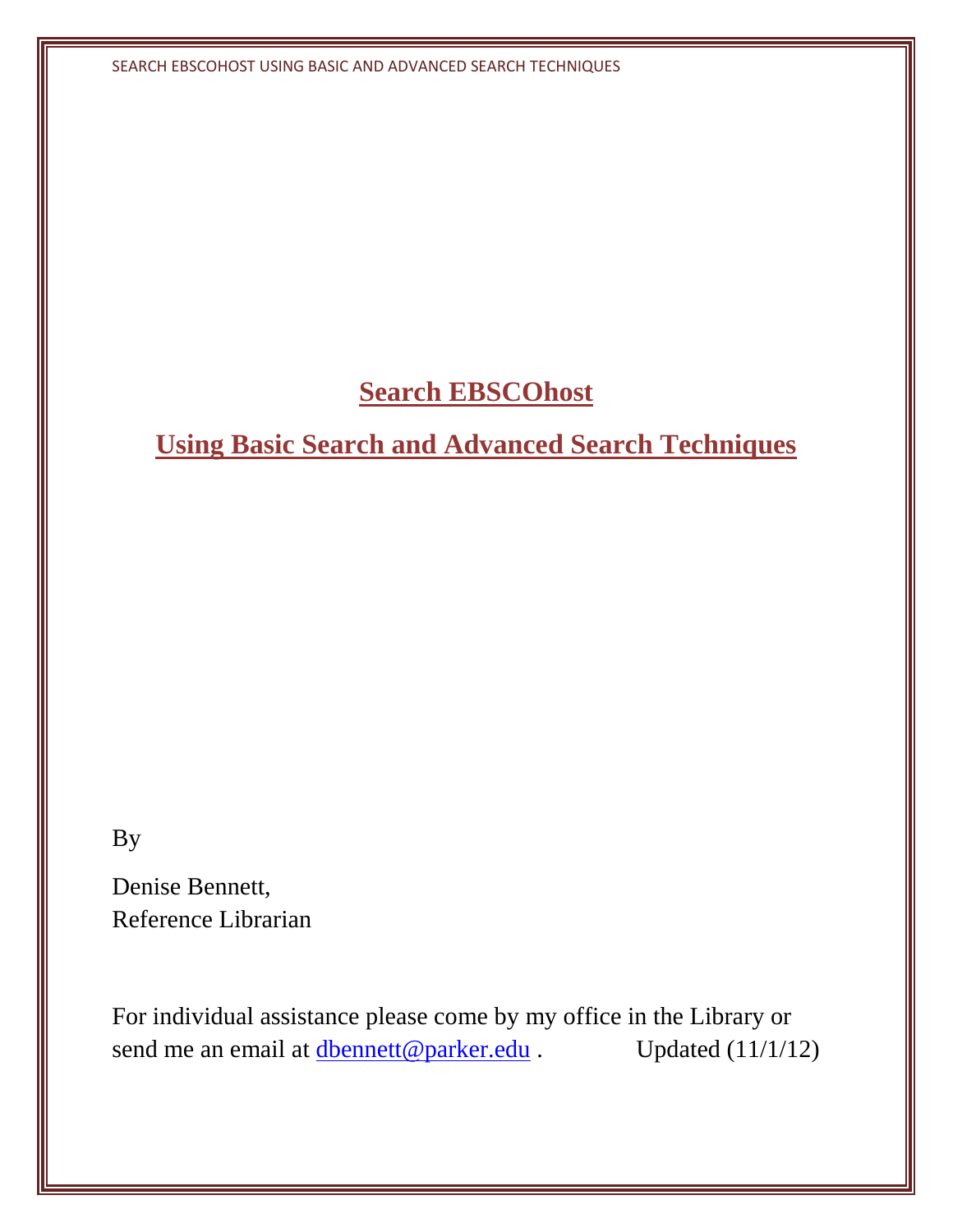# **Search EBSCOhost Database using "Basic Search"**

\*Go to [www.parker.edu/journals](http://www.parker.edu/journals) 

**\***Click "EBSCOhost", under the gray "Search EBSCOhost Databases" bar.

\*Select databases you wish to search (Check mark will appear in box when selected).

\*When finished with selections click "continue".

## **FOR BASIC SEARCH (USING ONE TERM):**

\* You should be on "Basic Search" page.

\*Type word or term in "Search" window. Example below is "arthritis".

\*For only full-text articles select "Full Text" (make sure all boxes for "Full Text" are selected on page).

\*Select "Scholarly Peer Reviewed Journals" if wanting those articles (make sure all boxes for "Scholarly Peer Reviewed Journals" are selected on page).

\*Can limit to specific "Language" or "All" (for articles in all languages). **See below screenshot***.*

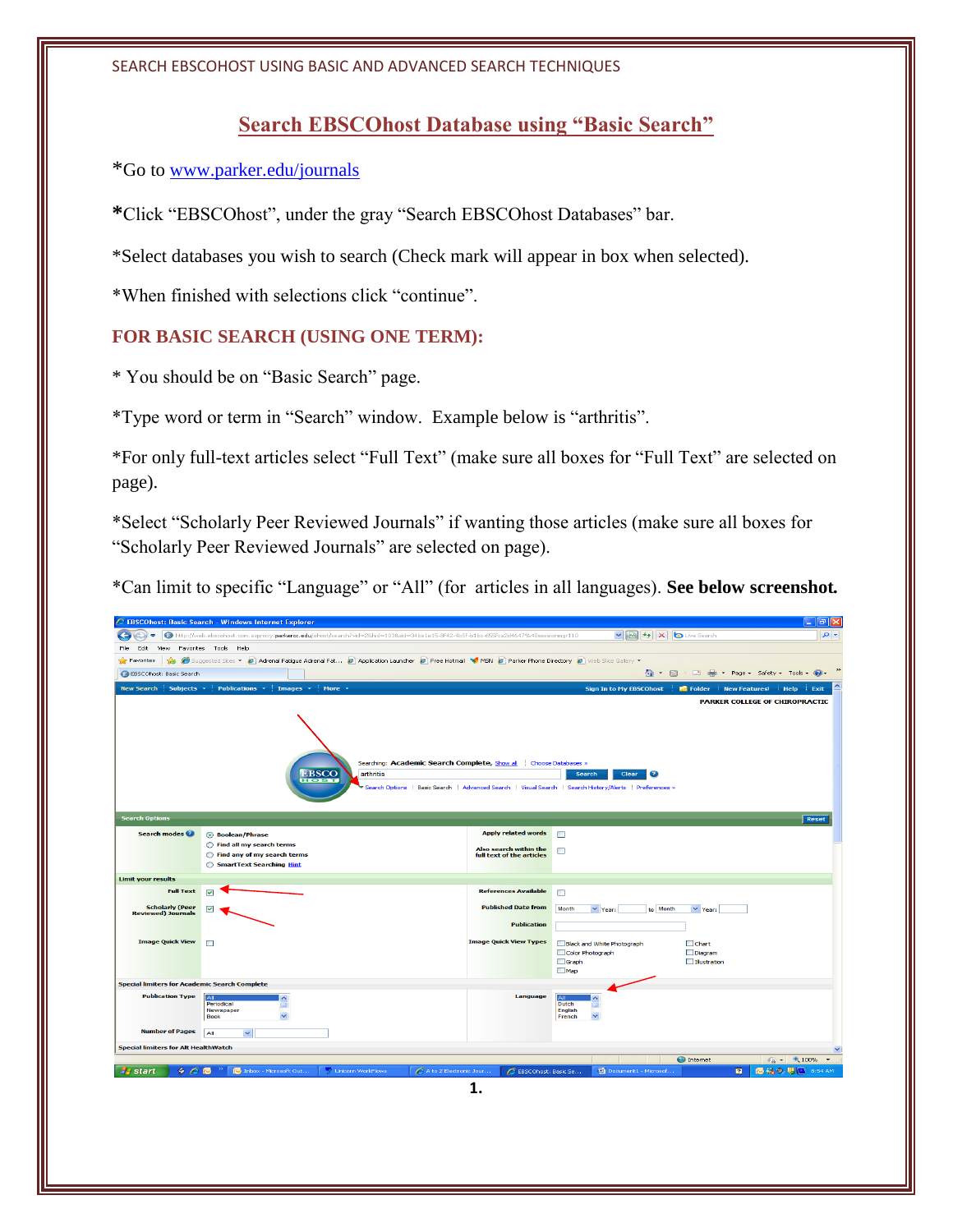\*Click on "Search".

\*Results should contain only full text, scholarly peer reviewed articles, in all languages.

#### **See below screenshot.**



## **READ AN ARTICLE:**

\*To read an article click on "Full Text" or "Link to Full Text" icon, and article should appear in full text.

\*Click "PDF" and article will appear as shown in journal, and charts, graphs and pictures will be shown in normal size.

\*Click on "print icon" to print article.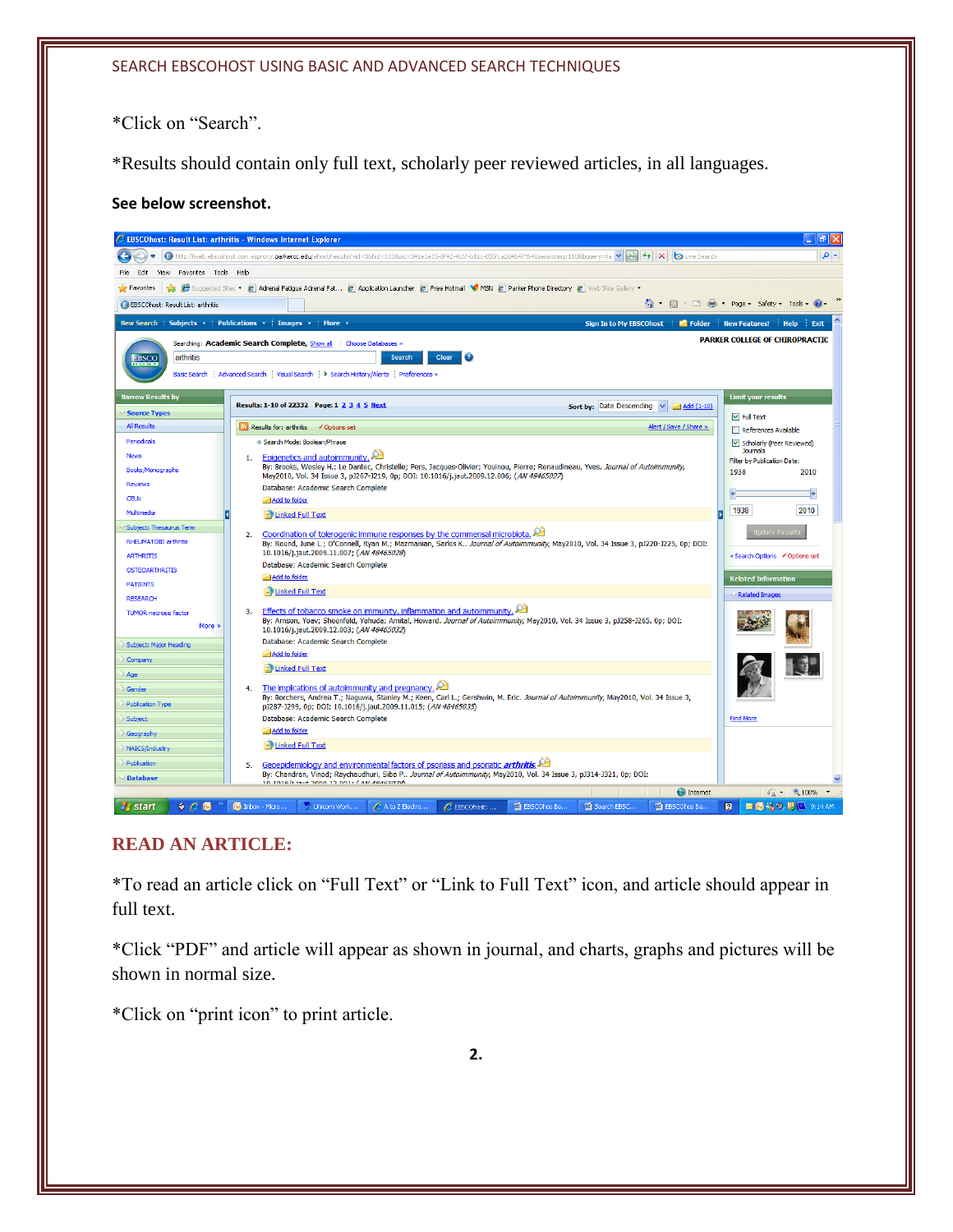# **Search EBSCOhost Database using "Advanced Search"**

\*Go to [www.parker.edu/journals](http://www.parker.edu/journals) 

**\***Click "EBSCOhost" under the gray "Search EBSCOhost Databases" bar.

\*The select databases you wish to search (Check mark will appear in box when selected).

\*When finished with selections click "continue".

# **FOR ADVANCED SEARCH (USING 2 OR THREE SEARCH TERMS)**

\*You should be on "Advanced Search "page.

\*Type word or term in "search" windows. You may choose to use "Select a Field" for "Title" or "Author", if looking for a specific title or author. When searching a general term, "Select a Field" may be left optional. Example below shows "arthritis" and "children".

\*For only full-text articles select "Full Text" (make sure all boxes for "Full Text" are selected on page).

\*Select "Scholarly Peer Reviewed Journals" if wanting those articles (make sure all boxes for "Scholarly Peer Reviewed Journals" are selected on page).

\*Can limit to specific "Language" or "All" (for articles in all languages). **See screenshot below.**

| - 10 D<br>C EBSCOhost: Advanced Search - Windows Internet Explorer                                                                                                    |                                                                        |                                   |                                                                                                                                                                                                                                                                                                                     |                                                                  |  |
|-----------------------------------------------------------------------------------------------------------------------------------------------------------------------|------------------------------------------------------------------------|-----------------------------------|---------------------------------------------------------------------------------------------------------------------------------------------------------------------------------------------------------------------------------------------------------------------------------------------------------------------|------------------------------------------------------------------|--|
| http://web.ebscohost.com.ezproxy.parkercc.edu/ehost/search?vid=58hid=1038sid=34be1e15-8f42-4b5f-b1bc-655fca2d4647%40sessionmgr110<br>$\rightarrow$                    |                                                                        |                                   | $\frac{1}{2}$ $\frac{1}{2}$ $\frac{1}{2}$ $\frac{1}{2}$ $\frac{1}{2}$ $\frac{1}{2}$ $\frac{1}{2}$ $\frac{1}{2}$ $\frac{1}{2}$ $\frac{1}{2}$ $\frac{1}{2}$ $\frac{1}{2}$ $\frac{1}{2}$ $\frac{1}{2}$ $\frac{1}{2}$ $\frac{1}{2}$ $\frac{1}{2}$ $\frac{1}{2}$ $\frac{1}{2}$ $\frac{1}{2}$ $\frac{1}{2}$ $\frac{1}{2}$ | - هرا                                                            |  |
| Edit<br>View<br>Favorites Tools Help<br>File                                                                                                                          |                                                                        |                                   |                                                                                                                                                                                                                                                                                                                     |                                                                  |  |
| Favorites<br>Suggested Sites . 2 Adrenal Fatigue Adrenal Fat 2 Application Launcher 2 Free Hotmail MMSN 2 Parker Phone Directory 2 Web Sitce Gallery .<br><b>Side</b> |                                                                        |                                   |                                                                                                                                                                                                                                                                                                                     |                                                                  |  |
| <b>A</b> 5 - 8 + 8<br>- Page - Safety - Tools -<br>EBSCOhost: Advanced Search                                                                                         |                                                                        |                                   |                                                                                                                                                                                                                                                                                                                     |                                                                  |  |
|                                                                                                                                                                       | New Search   Subjects v   Publications v   Images v   More v           |                                   | Sign In to My EBSCOhost   Colder                                                                                                                                                                                                                                                                                    | New Features! Help<br>Evit                                       |  |
|                                                                                                                                                                       | Searching: Academic Search Complete, Show all Choose Databases »       |                                   |                                                                                                                                                                                                                                                                                                                     | <b>PARKER COLLEGE OF CHIROPRACTIC</b>                            |  |
| arthritis<br><b>EBSCO</b>                                                                                                                                             | Search<br>in Select a Field (optional) $\sim$                          | Clear                             |                                                                                                                                                                                                                                                                                                                     |                                                                  |  |
| and $\sim$                                                                                                                                                            | children<br>in Select a Field (optional) $\vee$                        |                                   |                                                                                                                                                                                                                                                                                                                     |                                                                  |  |
| and $\sim$                                                                                                                                                            | in Select a Field (optional) $\vee$<br><b>Add Row</b>                  |                                   |                                                                                                                                                                                                                                                                                                                     |                                                                  |  |
| <b>Advanced Search</b><br>Visual Search Search History/Alerts Preferences »<br>Basic Search                                                                           |                                                                        |                                   |                                                                                                                                                                                                                                                                                                                     |                                                                  |  |
| <b>Search Options</b><br>Reset                                                                                                                                        |                                                                        |                                   |                                                                                                                                                                                                                                                                                                                     |                                                                  |  |
| <b>Search modes</b>                                                                                                                                                   | <b>6</b> Boolean/Phrase                                                | <b>Apply related words</b>        | $\Box$                                                                                                                                                                                                                                                                                                              |                                                                  |  |
|                                                                                                                                                                       | ◯ Find all my search terms                                             | <b>Also search within the</b>     | $\Box$                                                                                                                                                                                                                                                                                                              |                                                                  |  |
|                                                                                                                                                                       | ◯ Find any of my search terms<br>SmartText Searching Hint              | full text of the articles         |                                                                                                                                                                                                                                                                                                                     |                                                                  |  |
| <b>Limit your results</b>                                                                                                                                             |                                                                        |                                   |                                                                                                                                                                                                                                                                                                                     |                                                                  |  |
| <b>Full Text</b>                                                                                                                                                      |                                                                        | <b>References Available</b>       | $\Box$                                                                                                                                                                                                                                                                                                              |                                                                  |  |
|                                                                                                                                                                       |                                                                        |                                   |                                                                                                                                                                                                                                                                                                                     |                                                                  |  |
| <b>Scholarly (Peer</b><br><b>Reviewed) Journals</b>                                                                                                                   | $\overline{\phantom{0}}$                                               | <b>Published Date from</b>        | Month<br>$\vee$ Year:<br>to Month                                                                                                                                                                                                                                                                                   | $\vee$ Year:                                                     |  |
|                                                                                                                                                                       |                                                                        | <b>Publication</b>                |                                                                                                                                                                                                                                                                                                                     |                                                                  |  |
| <b>Image Quick View</b>                                                                                                                                               | □                                                                      | <b>Image Quick View Types</b>     | <b>Black and White Photograph</b>                                                                                                                                                                                                                                                                                   | $\Box$ Chart                                                     |  |
|                                                                                                                                                                       |                                                                        |                                   | Color Photograph                                                                                                                                                                                                                                                                                                    | Diagram                                                          |  |
|                                                                                                                                                                       |                                                                        |                                   | Graph<br>$\n  Map\n$                                                                                                                                                                                                                                                                                                | <b>Illustration</b>                                              |  |
| <b>Special limiters for Academic Search Complete</b>                                                                                                                  |                                                                        |                                   |                                                                                                                                                                                                                                                                                                                     |                                                                  |  |
| <b>Publication Type</b>                                                                                                                                               | AII.                                                                   | <b>Document Type</b>              | Λ1Ι                                                                                                                                                                                                                                                                                                                 |                                                                  |  |
|                                                                                                                                                                       | Periodical<br>Newspaper                                                |                                   | <b>Abstract</b><br><b>Article</b>                                                                                                                                                                                                                                                                                   |                                                                  |  |
|                                                                                                                                                                       | <b>Book</b>                                                            |                                   | <b>Bibliography</b>                                                                                                                                                                                                                                                                                                 |                                                                  |  |
| Language                                                                                                                                                              |                                                                        | <b>Number of Pages</b>            | AII<br>$\check{~}$                                                                                                                                                                                                                                                                                                  |                                                                  |  |
|                                                                                                                                                                       | <b>Dutch</b><br>English                                                | <b>Cover Story</b>                | $\Box$                                                                                                                                                                                                                                                                                                              |                                                                  |  |
|                                                                                                                                                                       | French                                                                 |                                   |                                                                                                                                                                                                                                                                                                                     |                                                                  |  |
|                                                                                                                                                                       |                                                                        | <b>PDF Full Text</b>              | $\Box$                                                                                                                                                                                                                                                                                                              |                                                                  |  |
| <b>Special limiters for Alt HealthWatch</b>                                                                                                                           |                                                                        |                                   |                                                                                                                                                                                                                                                                                                                     |                                                                  |  |
| <b>Publication</b>                                                                                                                                                    |                                                                        | <b>Publication Type</b>           | ΔI<br>Academic Journal                                                                                                                                                                                                                                                                                              |                                                                  |  |
|                                                                                                                                                                       |                                                                        |                                   |                                                                                                                                                                                                                                                                                                                     | <b>O</b> Internet<br>$\frac{1}{2}$ = $\frac{1}{2}$ 100% =        |  |
| $\diamond$ $\circ$ $\circ$<br><b>Start</b>                                                                                                                            | <b>C</b> Inbox - Micro<br>Unicorn Work<br>$2$ Internet E $\rightarrow$ | EBSCOhose S<br><b>EBSCOhos Ba</b> | <b>TA</b> Search EBSC                                                                                                                                                                                                                                                                                               | Document1 -<br><b>BIG + &amp; O. U. U. S. 32 AM</b><br><b>R3</b> |  |
|                                                                                                                                                                       |                                                                        |                                   |                                                                                                                                                                                                                                                                                                                     |                                                                  |  |